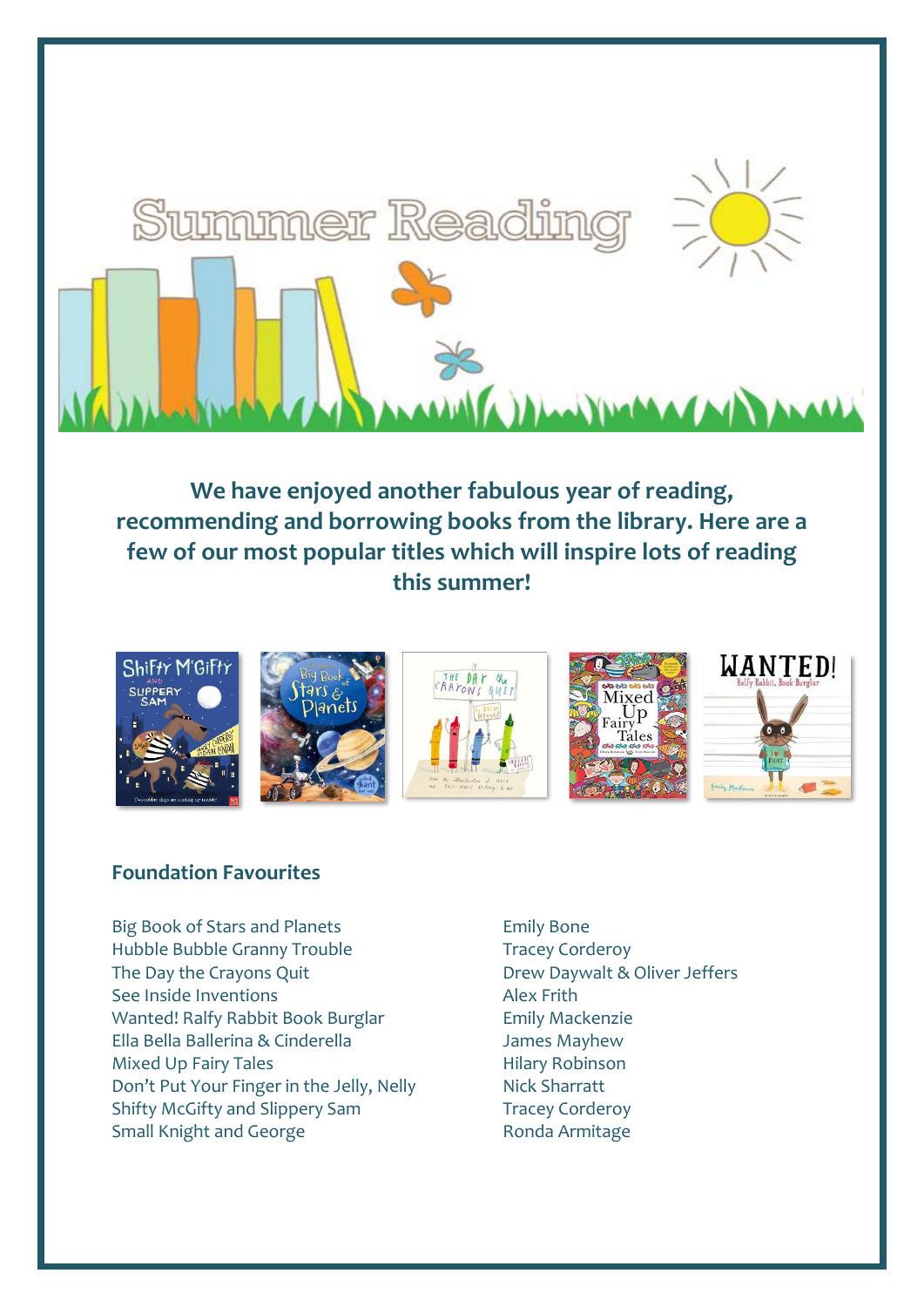

## **Year 1 and 2 Favourite Books**

Captain Underpants series **Dav Pilkey** Claude series **Alex T. Smith** Flat Stanley **Standard Communist Communist Standard Standard Jeff Brown** Dragonology **Earnest Drake** Dixie O'Day **Shirley Hughes & Clara Vulliamy** Children's Book of Classical Music Deborah Lock Rainbow Magic series **Daisy Meadows** Just Imagine **According to the Contract According Pippa Goodheart** The Glorious Granny Bake Off Tracey Corderoy Shifty McGifty & Slippery Sam Up, Up & Away Tracey Corderoy











### **Year 3 & 4 Favourite Books**

- The Racehorse who wouldn't Gallop Clare Balding The Worst Witch **The Worst Witch Jill Murphy** The BFG **Roald Dahl** How to Train your Dragon Train Cressida Cowell Midnight for Charlie Bone **Jenny Nimmo** Goth Girl Chris Riddell Percy Jackson & the Lightning Thief Rick Riordan The Hundred Mile an Hour Dog Jeremy Strong Fergus Crane **Paul Stewart & Chris Riddell** Mystery of the Whistling Caves **Helen Moss** 
	-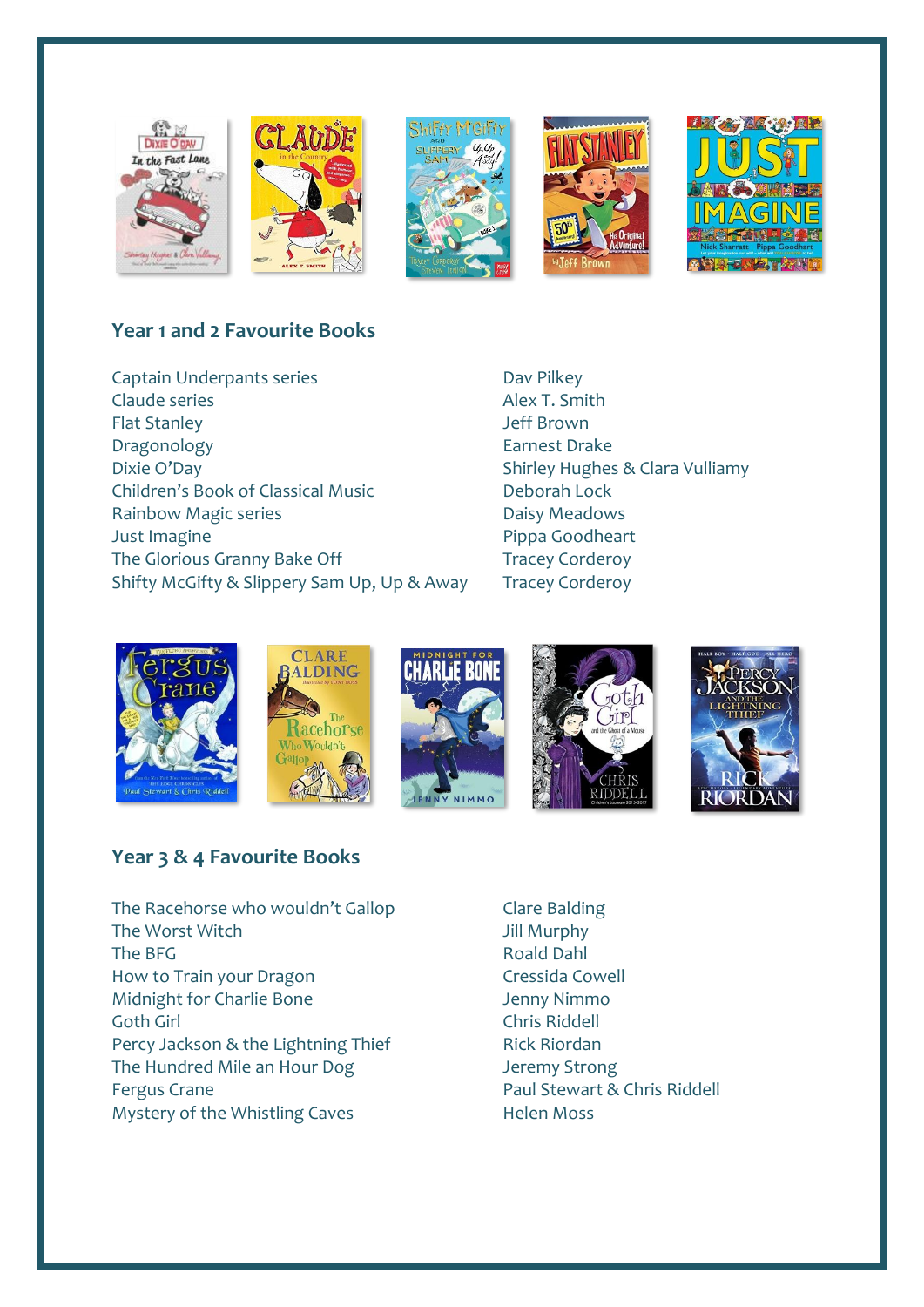

## **Year 5 & 6 Favourite Books**

Hacker Malorie Blackman Wonder **R.J. Palacio** Murder on the Orient Express Agatha Christie Ingo Helen Dunmore Murder Most Unladylike Robin Stevens The Mysterious Benedict Society Trenton Lee Stewart Wolf Brother Michelle Paver War Horse **Michael Morpurgo** Michael Morpurgo Harry Potter & the Philosopher's Stone J.K. Rowling

Anthony Horowitz



### **Year 7 & 8 Favourite Books**

Once Morris Gleitzman Noughts and Crosses Malorie Blackman The Dark is Rising The Dark is Rising Susan Cooper One Sarah Crossan Gone **Grant** Grant Grant Grant Grant Grant Grant Grant Grant Grant Grant Grant Grant Grant Grant Grant Grant Grant Grant Grant Grant Grant Grant Grant Grant Grant Grant Grant Grant Grant Grant Grant Grant Grant Grant Grant Across the Nightingale Floor **Lian Hearn** To Kill a Mockingbird **Harper Lee** The Giver **Lois Lowry** Wonder **R.J. Palacio** The Book Thief Markus Zusak